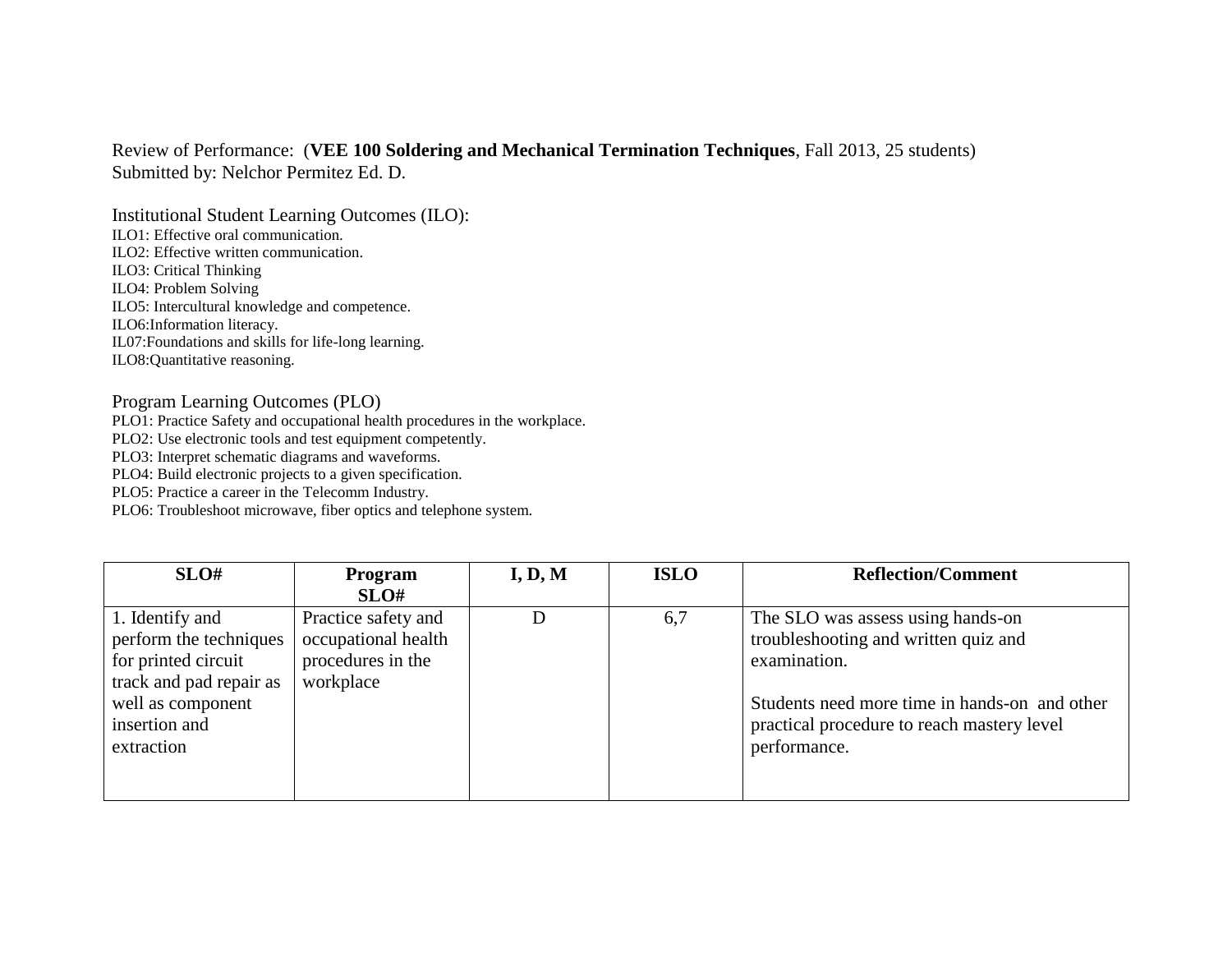|                                                                                                                              |                                                           |              |     | Letter Grade<br>A<br>$\bf{B}$<br>$\mathcal{C}$<br>${\bf F}$                                                                                                                                                                                                                                                         | Number of student<br>3<br>16<br>5 |
|------------------------------------------------------------------------------------------------------------------------------|-----------------------------------------------------------|--------------|-----|---------------------------------------------------------------------------------------------------------------------------------------------------------------------------------------------------------------------------------------------------------------------------------------------------------------------|-----------------------------------|
| 2.<br>Select the correct<br>connection type and<br>create reliable solder<br>joints using basic hand<br>soldering techniques | Use electronics tool<br>and test equipment<br>competently | D            | 6,7 | The SLO was assess using hands-on<br>troubleshooting and written quiz and<br>examination.<br>Students need more time in hands-on and other<br>practical procedure to reach mastery level<br>performance.<br>Letter Grade<br>Number of student<br>$\theta$<br>A<br>B<br>19<br>$\mathcal{C}$<br>5<br>$\mathbf D$<br>1 |                                   |
| 3. Demonstrate the<br>correct method of<br>terminating basic<br>connector.                                                   | Use electronics tool<br>and test equipment<br>competently | $\mathbf{M}$ | 6,7 | The SLO was assess using hands-on<br>troubleshooting and written quiz and<br>examination.<br>Students need more time in hands-on and other<br>practical procedure.                                                                                                                                                  |                                   |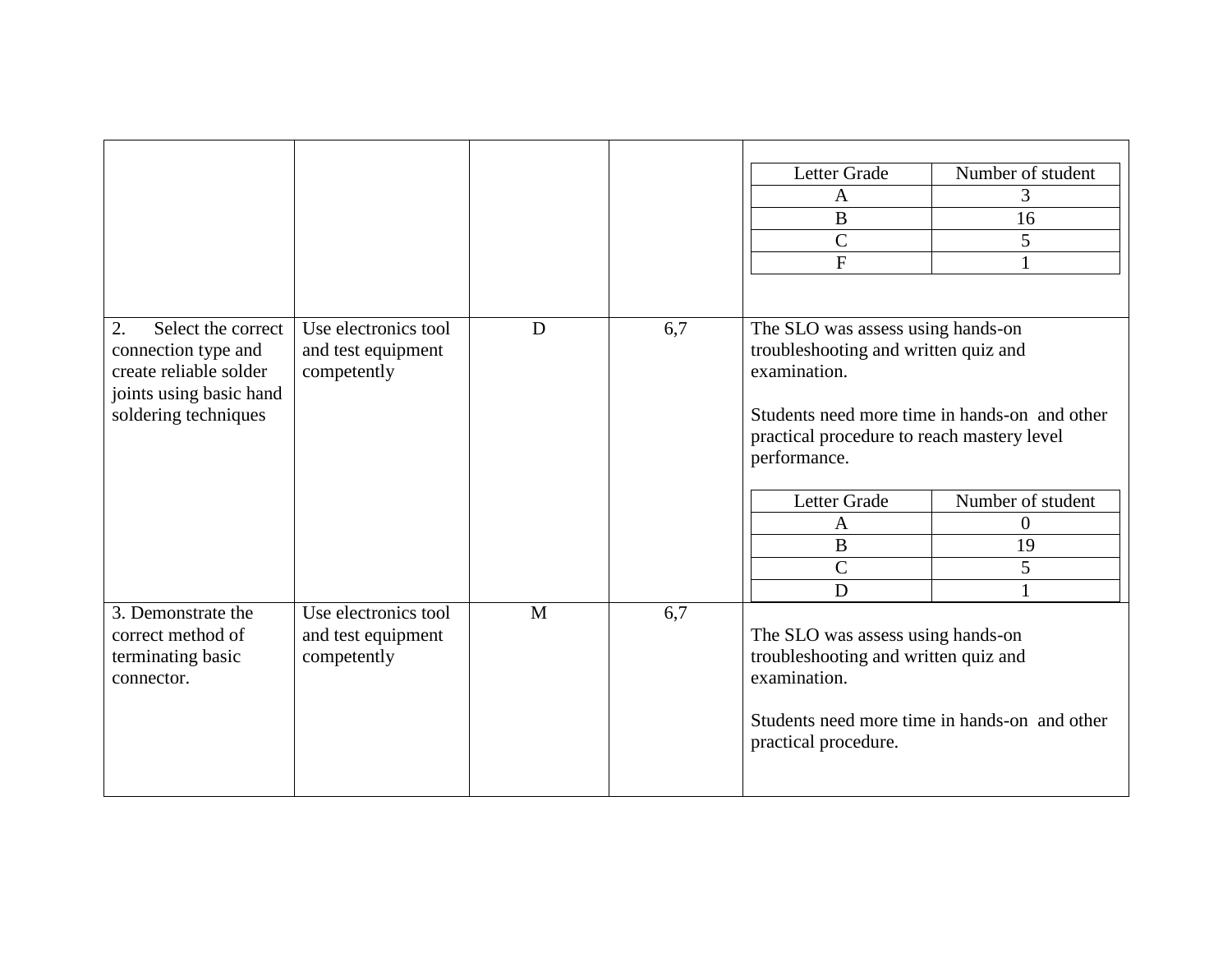|                                                                                                                  |                                                           |              |     | Letter Grade<br>$\mathbf{A}$<br>$\bf{B}$<br>$\mathcal{C}$<br>$\mathbf{F}$                                                                                                                                                                                                                                                  | Number of student<br>18<br>5 |
|------------------------------------------------------------------------------------------------------------------|-----------------------------------------------------------|--------------|-----|----------------------------------------------------------------------------------------------------------------------------------------------------------------------------------------------------------------------------------------------------------------------------------------------------------------------------|------------------------------|
| Describe<br>$\overline{4}$ .<br>characteristics of and<br>procedures for<br>making good wire<br>wrap connection. | Use electronics tool<br>and test equipment<br>competently | $\mathbf{M}$ | 6,7 | The SLO was assess using hands-on<br>troubleshooting and written quiz and<br>examination.<br>Students need more time in hands-on and other<br>practical procedure to reach mastery level<br>performance.<br>Letter Grade<br>Number of student<br>$\boldsymbol{0}$<br>A<br>B<br>16<br>$\overline{C}$<br>8<br>$\overline{F}$ |                              |
| 5. Test basic wiring<br>and connector.                                                                           | Use electronics tool<br>and test equipment<br>competently | M            | 6,7 | The SLO was assess using hands-on<br>troubleshooting and written quiz and<br>examination.<br>Students need more time in hands-on and other                                                                                                                                                                                 |                              |